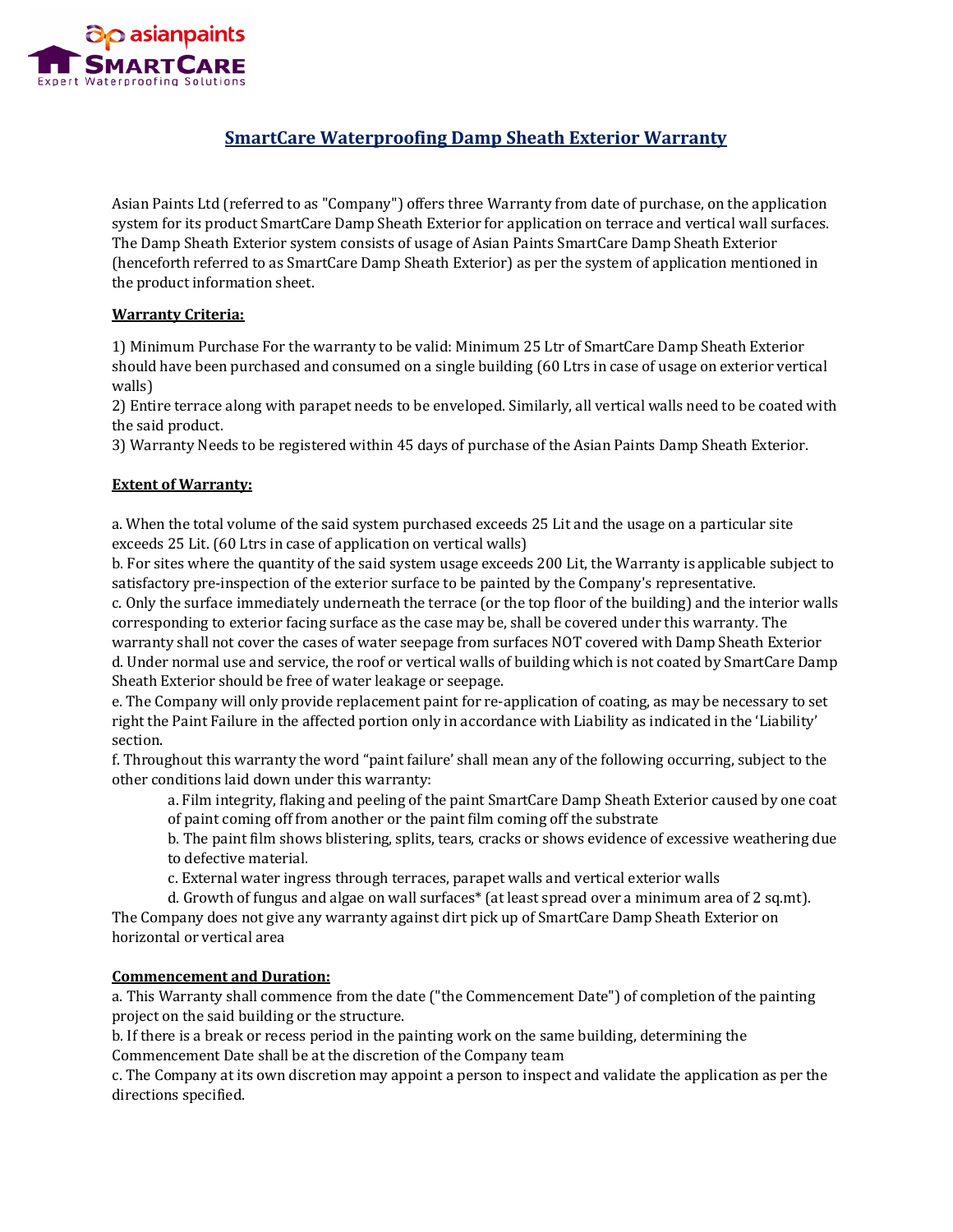

d. The Warranty shall be for a period of three (3) years for waterproofing and anti-algal performance from the Commencement Date.

e. Where any claim arises during the warranty period, the period will not start afresh after settlement of the claim.

## **Application:**

This Warranty shall only be applicable where:

## **Horizonal application:**

- a. SmartCare Damp Sheath Exterior and SmartCare roof tapes has been used for terraces on concrete or bare plaster and that the entire terrace is enveloped including parapets till a height of 2 feet below the terrace-parapet joint on the outer wall / Exterior wall
- b. Additionally, SmartCare Damp Sheath Exterior system also has been used on all vertical exterior walls on concrete, bare plaster, or existing paint surface.
- c. SmartCare Damp Sheath Exterior is applied as per 'Directions for Use' as indicated in the product packaging and 'Product Information Sheet

## **Vertical application:**

- a) Damp Sheath system has been used for vertical exterior masonary wall surfaces post recommended surface preparation.
- b) Damp Sheath system is applied at coverage rate specified in the product information sheet.
- c) Damp Sheath is top coated with Asian Paints exterior emulsion as per PIS of relevant topcoat
- d) Entire vertical structure is painted with Damp Sheath System (Damp Sheath+Asian Paints topcoat.)

#### **Liability:**

a. The Company's liability will reduce over the warranty period according to the following scale:

1. Within the first 6 months after Commencement Date – 100% of replacement cost 2. From month 7 to month 12 after commencement date- 70% of replacement cost 3. From month 13 to month 18 after Commencement Date – 60% of replacement cost 4. From month 19 to month 25 after Commencement Date – 40% of replacement cost 5. From month 26 to month 36 after Commencement Date – 20% of replacement cost

b. It is clarified that the Company's liability will be limited to the cost of paint only.

c. The replacement cost shall be the cost of the paint SmartCare Damp Sheath Exterior only required to set right the area of paint failure only, at the time of the lodgment of claim. The Customer will be liable for the balance costs, which are not company's obligations, as indicated above.

d. The Company will not be liable for any indirect or consequential loss or damages to the Customer. The Customer's exclusive and sole remedy under this Warranty shall be as mentioned herein this clause

#### **Conditions of Warranty:**

a. SmartCare Damp Sheath Exterior must have been applied as per Company instructions and technical data current at the time of purchase and good working practice.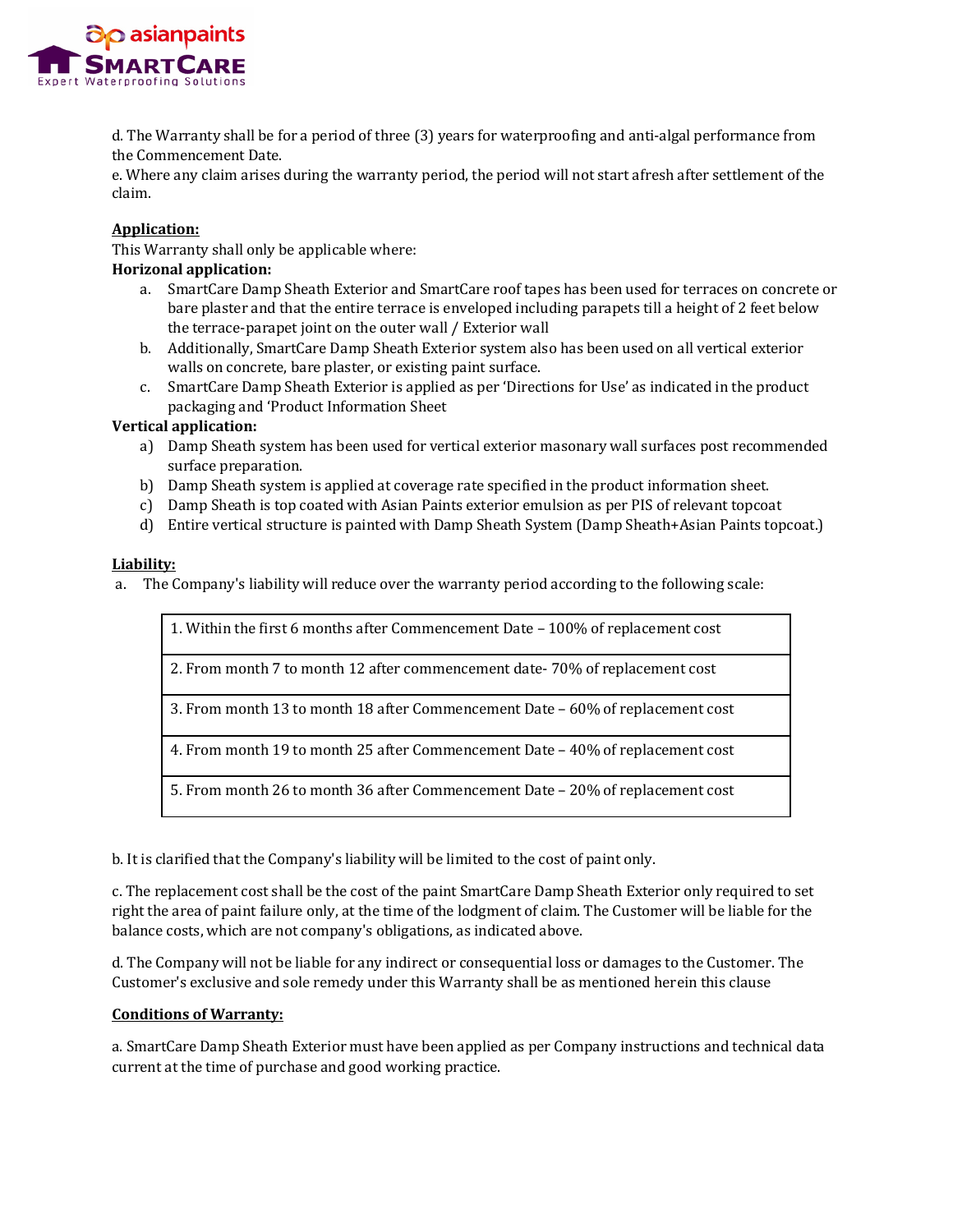

b. Warranty will be applicable only for seepage from terrace, parapet walls, and vertical surfaces or outer walls where if SmartCare Damp Sheath Exterior is applied.

c. The product must have been stored as specified in their packaging instructions and have been used within their shelf life.

d. SmartCare Damp Sheath Exterior should not be used in combination with product from any other manufacturer.

**Exclusions:** The warranty shall be void in the following events:

a. Intermittent dripping of water due to overhanging branches, terrace gardening plant pots or concealed plumbing lines

b. Water ingress from bathroom, toilets, kitchen sinks or any area not treated with SmartCare Damp Sheath Exterior

c. Water penetration due to capillary rise from the ground level, including water leakage, seeping and continuous dampness of the surface.

d. Inadequate housekeeping of terrace or roof resulting into water logging

e. Defects in the design of the building or roofing system, including inadequate drainage system, settlement, movement or other structural defects.

f. Warranty will be void in case of leakages through duct or other areas where SmartCare Damp Sheath Exterior is not applied due to inaccessibility of that area

g. Warranty will be not be applicable in case of leakages through water storage tanks on terraces (any leakages through storage tanks must be identified & recti-ed as per standard civil practices)

h. Exposure of SmartCare Damp Sheath Exterior to damaging substances such as chemicals, solvents or oils.

i. Building or structural expansion or additions or reductions, shifting, distortion, failure or cracking of building components.

j. Puncturing of cured product film due to sharp objects, movements of heavy articles, fixing of antenna or other structures on the terrace

k. Removal, excavation or replacement of concrete or other materials in connection with the testing, repair, removal or replacement of the product.

l. Leaks or damages resulting from Acts of God including but not limited to lightning, flood, wind, earthquake, hurricane, tornado, hail or other violent storm or casualty or impact of stated or unstated objects.

m. Leaks or damages resulting from any additional installations on the surface coated with the system or usage on surfaces that already has pre-installed elements that is not consistent with the recommended application.

a. The Warranty will cover only manufacturing defects of SmartCare Damp Sheath Exterior and will not cover any defects arising out of factors out of control of the Company, including but not limitedto:

- Paint failures due to structural defects, moss and other vegetative growth, excessive bird droppings/spitting, water leakage and seepage within the building structure and continuous dampness of the surface, staining due to plant pots
- ii. Natural calamities such as earthquakes, cyclones<br>iii. Failure or defects in the structure or previous coa
- Failure or defects in the structure or previous coating